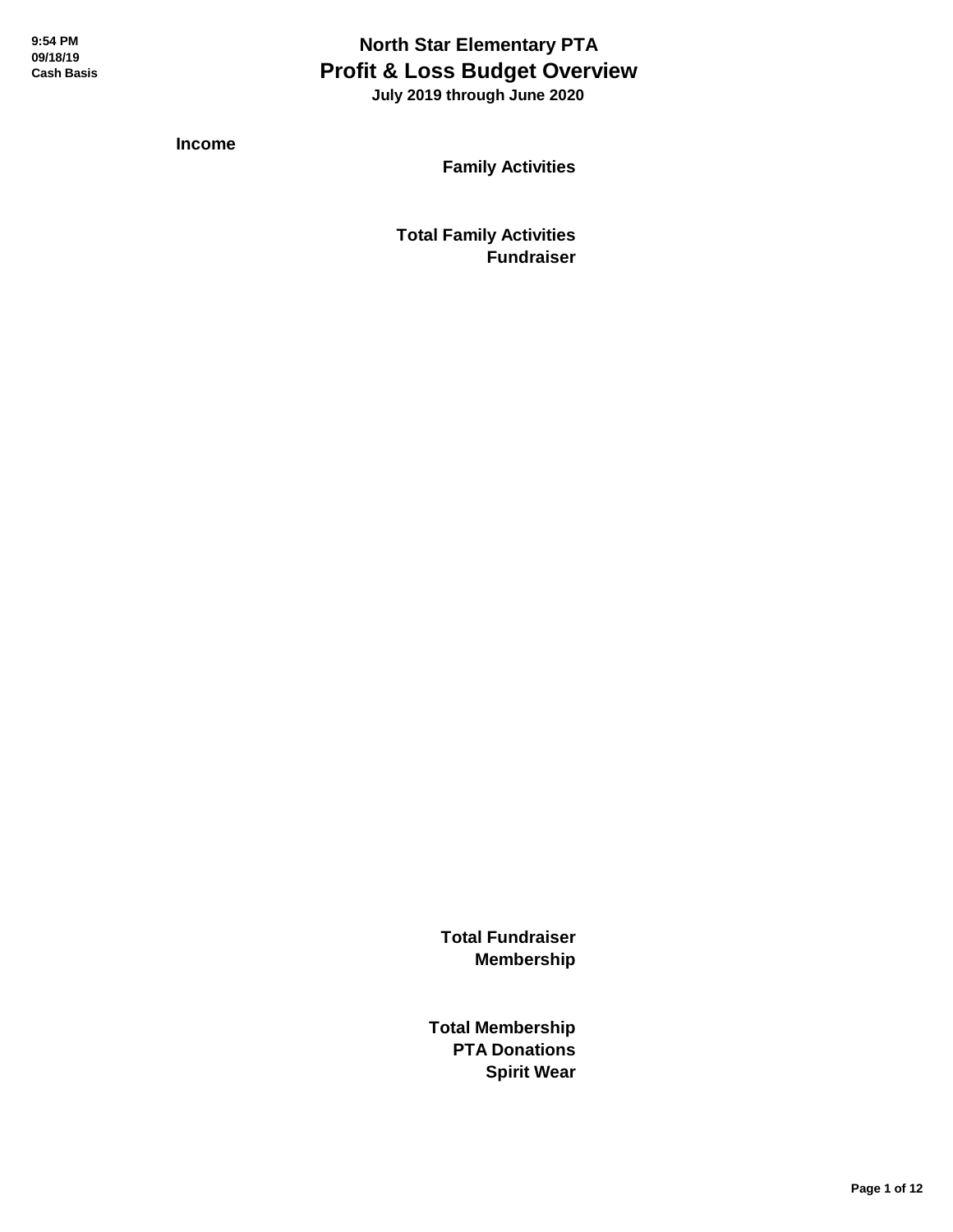**July 2019 through June 2020**

**Total Spirit Wear Staff Appreciation**

**Total Staff Appreciation Yearbook**

**Total Yearbook**

**Total Income Expense**

**Academic Competition**

**Total Academic Competition Charitable Assistance Copy/Printing Field Day Fifth Grade Activities Garden Committee Health and Wellness Instructional Support Insurance Landscaping Programs**

> **Total Programs PTA Operating Expense**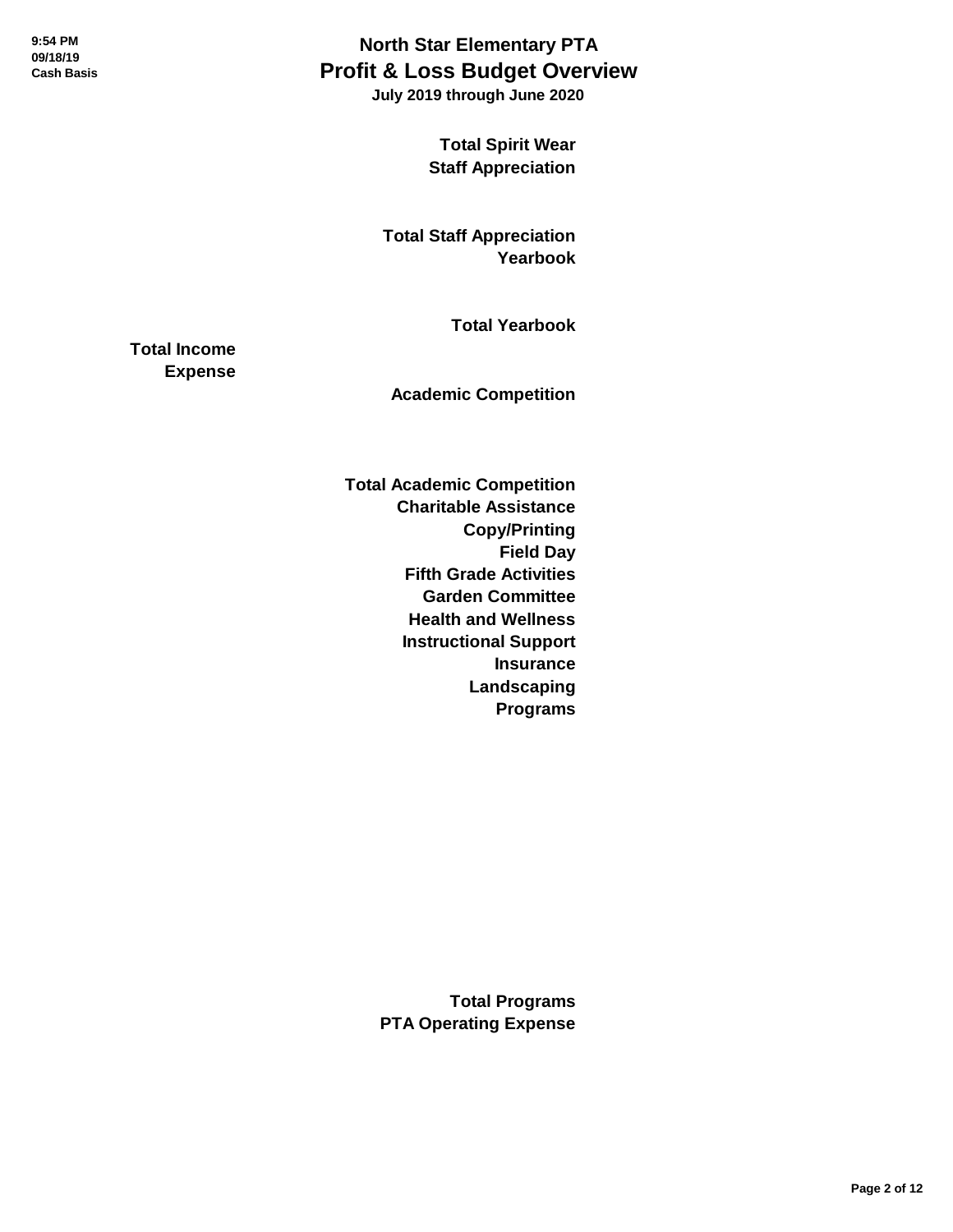#### **North Star Elementary PTA Profit & Loss Budget Overview July 2019 through June 2020**

**Total PTA Operating Expense Recess Equipment Safety in School School and Staff Support School parking space signs Student of the Week Student Planner**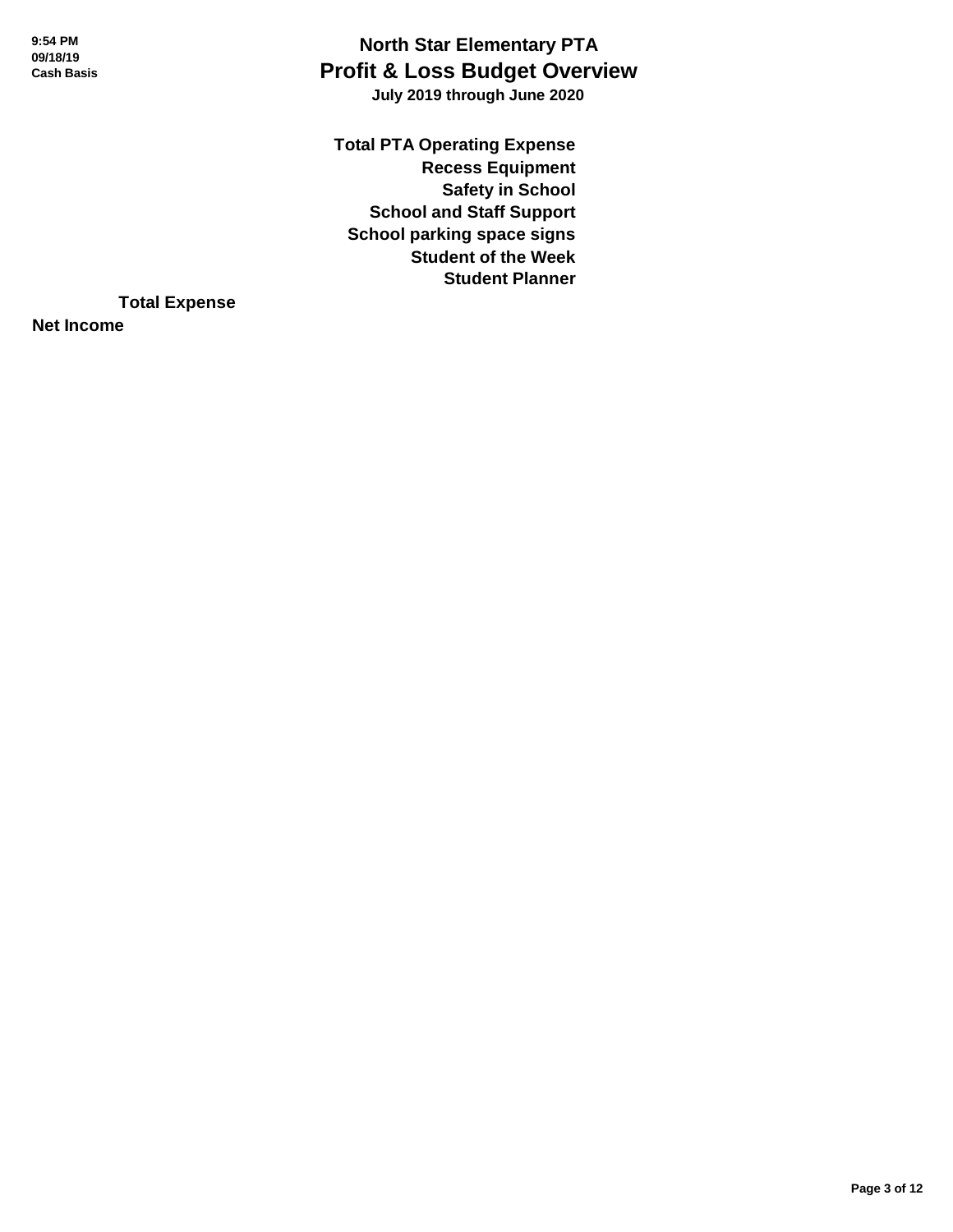**July 2019 through June 2020**

**Income**

**Family Activities Family Activities - Income Family Activities -Expense Total Family Activities Fundraiser**

**Book Fair**

**Total Book Fair Carnival**

**Total Carnival Family Dance Party**

**Total Family Dance Party Grant income Product Incentives Restaurant&Vendor Events**

**Total Restaurant&Vendor Events School Supply Kits**

**Total School Supply Kits Spirit Fest**

**Total Spirit Fest Tile Night**

**Total Tile Night Total Fundraiser Membership Membership - Income Membership -Expense Total Membership PTA Donations Spirit Wear Spirit Wear - Income Spirit Wear -Expense**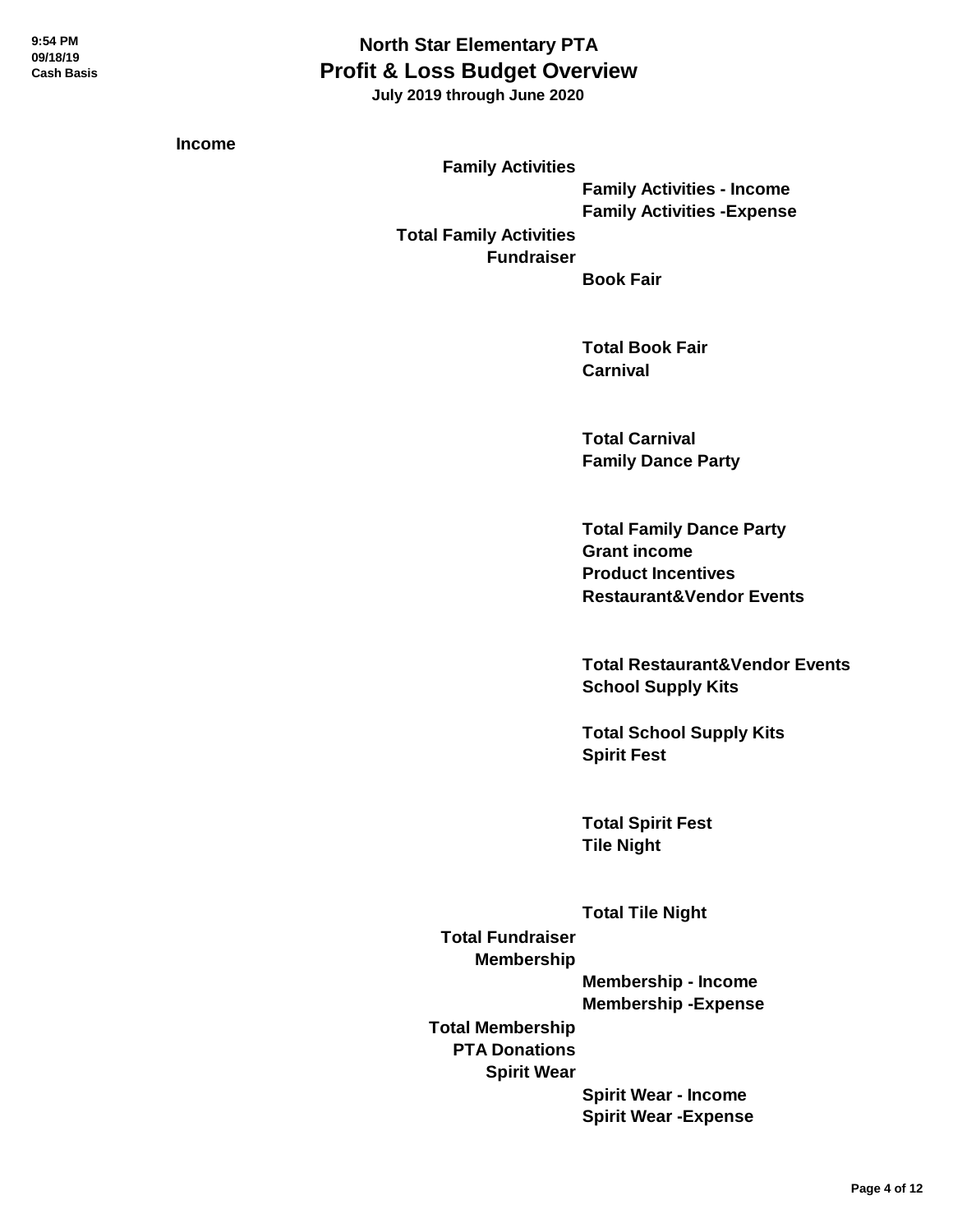**Total Income Expense**

### **North Star Elementary PTA Profit & Loss Budget Overview**

 **July 2019 through June 2020**

**Total Spirit Wear Staff Appreciation Staff Appreciation - Income Staff Appreciation -Expense Total Staff Appreciation Yearbook Yearbook - Income Yearbook -Expense Total Yearbook Academic Competition Math Olympiad National Geography Bee Spelling Bee Total Academic Competition Charitable Assistance Copy/Printing Field Day Fifth Grade Activities Garden Committee Health and Wellness Instructional Support Insurance Landscaping Programs ARC Art Assembly Programs Enrichment Junior Achievement LEGO League Music Native American Day Physical Education Reflections Science Programs Senior Class Annual Celebration Total Programs PTA Operating Expense Professional fees for tax work PTA Website State Annual Conference PTA Operating Expense - Other**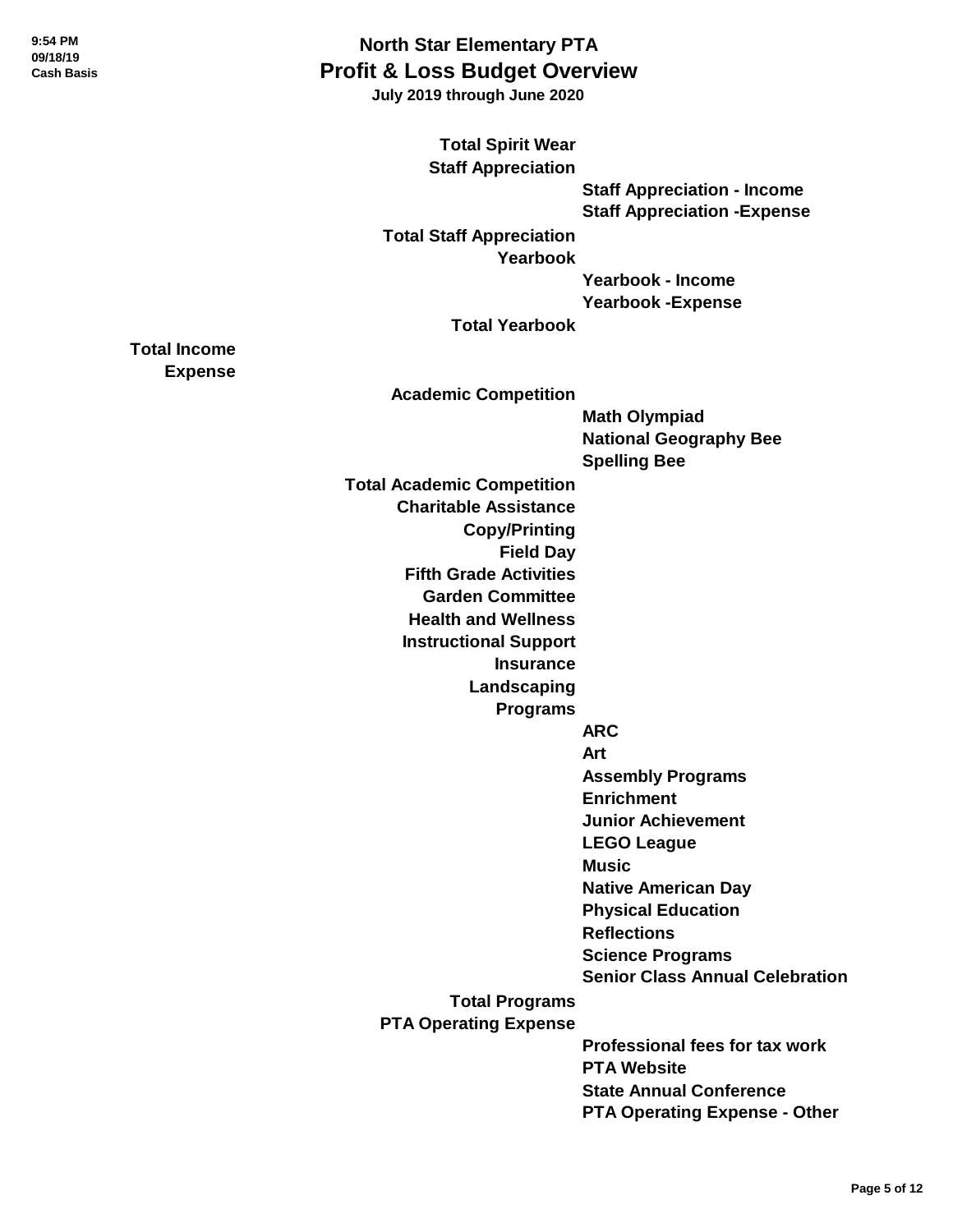#### **North Star Elementary PTA Profit & Loss Budget Overview July 2019 through June 2020**

**Total PTA Operating Expense Recess Equipment Safety in School School and Staff Support School parking space signs Student of the Week Student Planner**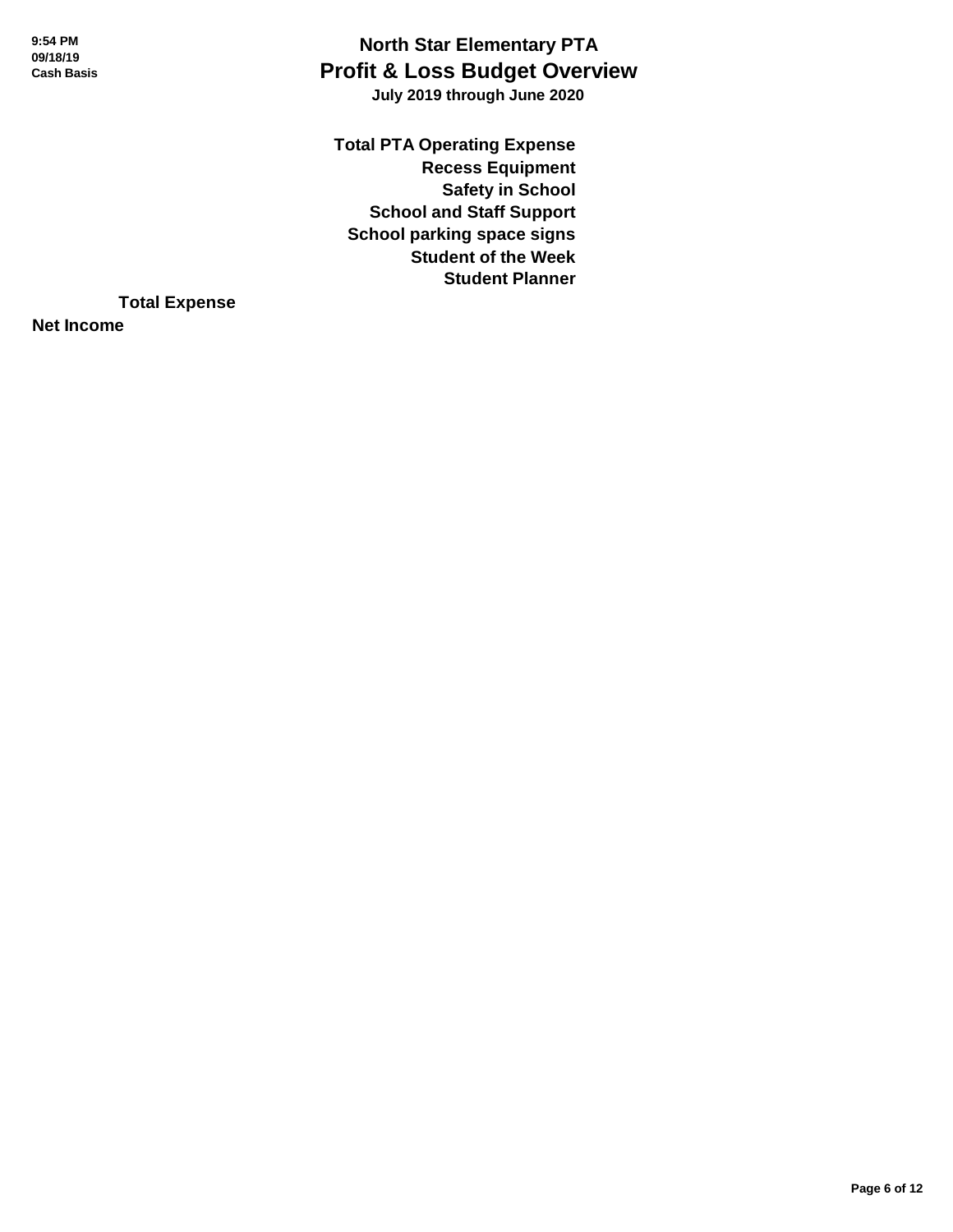**July 2019 through June 2020**

**Income**

**Family Activities Family Activities - Income Family Activities -Expense Total Family Activities Fundraiser**

**Book Fair**

**Total Book Fair Carnival**

**Total Carnival Family Dance Party**

**Total Family Dance Party Grant income Product Incentives Restaurant&Vendor Events**

**Total Restaurant&Vendor Events School Supply Kits**

**Total School Supply Kits Spirit Fest**

**Total Spirit Fest Tile Night**

**Total Tile Night Total Fundraiser Membership Membership - Income Membership -Expense Total Membership PTA Donations Spirit Wear Spirit Wear - Income Spirit Wear -Expense**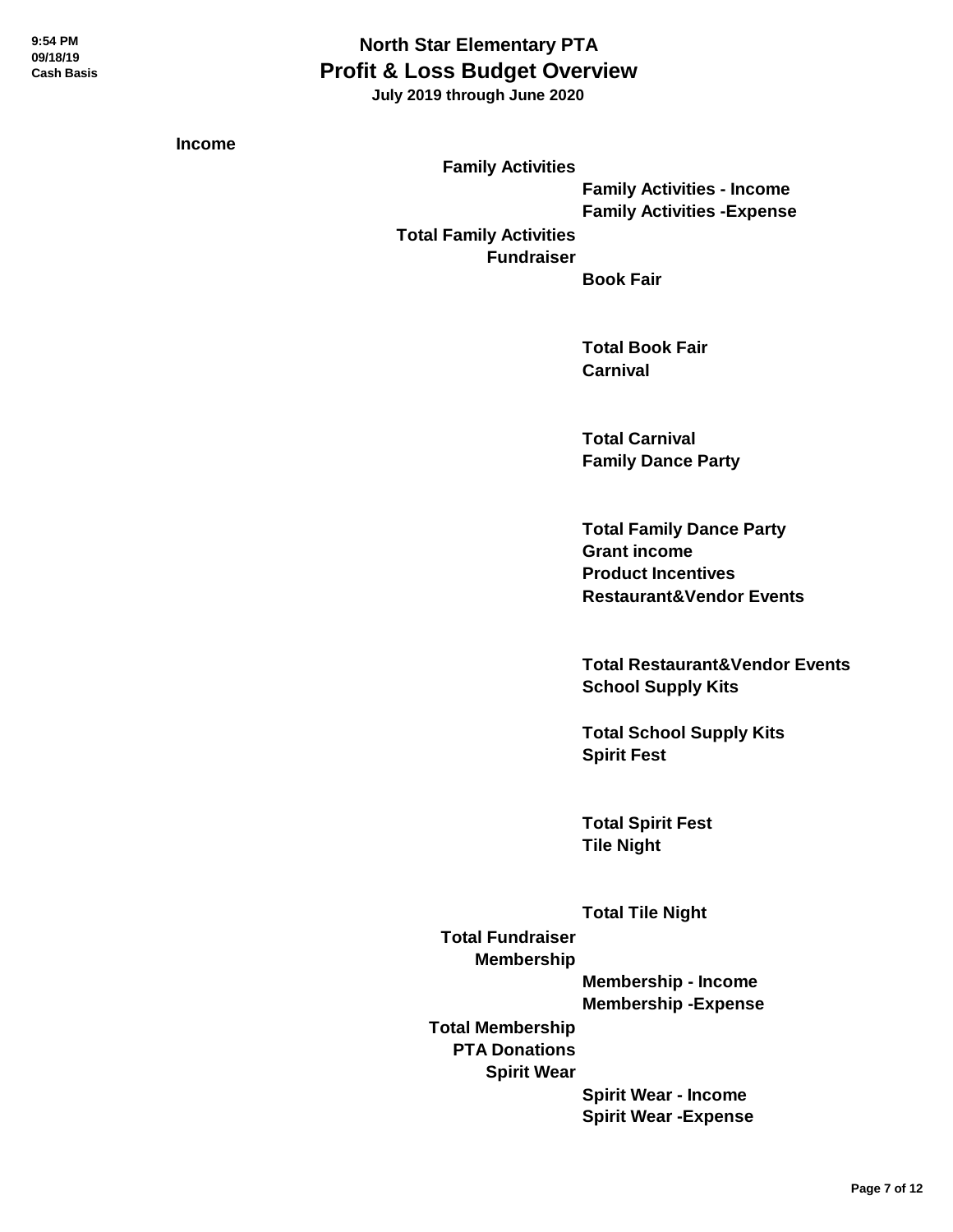**Total Income Expense**

### **North Star Elementary PTA Profit & Loss Budget Overview**

 **July 2019 through June 2020**

**Total Spirit Wear Staff Appreciation Staff Appreciation - Income Staff Appreciation -Expense Total Staff Appreciation Yearbook Yearbook - Income Yearbook -Expense Total Yearbook Academic Competition Math Olympiad National Geography Bee Spelling Bee Total Academic Competition Charitable Assistance Copy/Printing Field Day Fifth Grade Activities Garden Committee Health and Wellness Instructional Support Insurance Landscaping Programs ARC Art Assembly Programs Enrichment Junior Achievement LEGO League Music Native American Day Physical Education Reflections Science Programs Senior Class Annual Celebration Total Programs PTA Operating Expense Professional fees for tax work PTA Website State Annual Conference PTA Operating Expense - Other**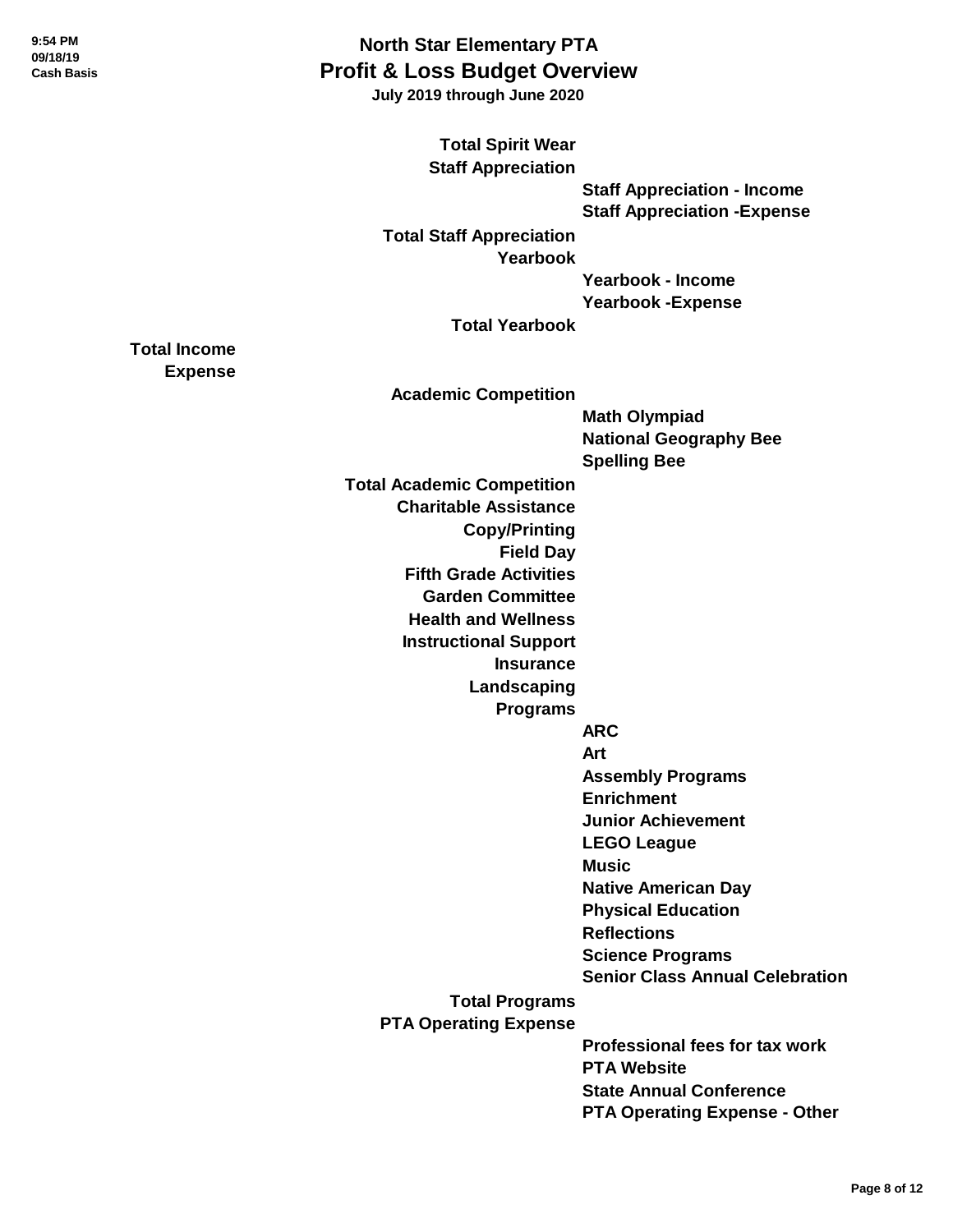#### **North Star Elementary PTA Profit & Loss Budget Overview July 2019 through June 2020**

**Total PTA Operating Expense Recess Equipment Safety in School School and Staff Support School parking space signs Student of the Week Student Planner**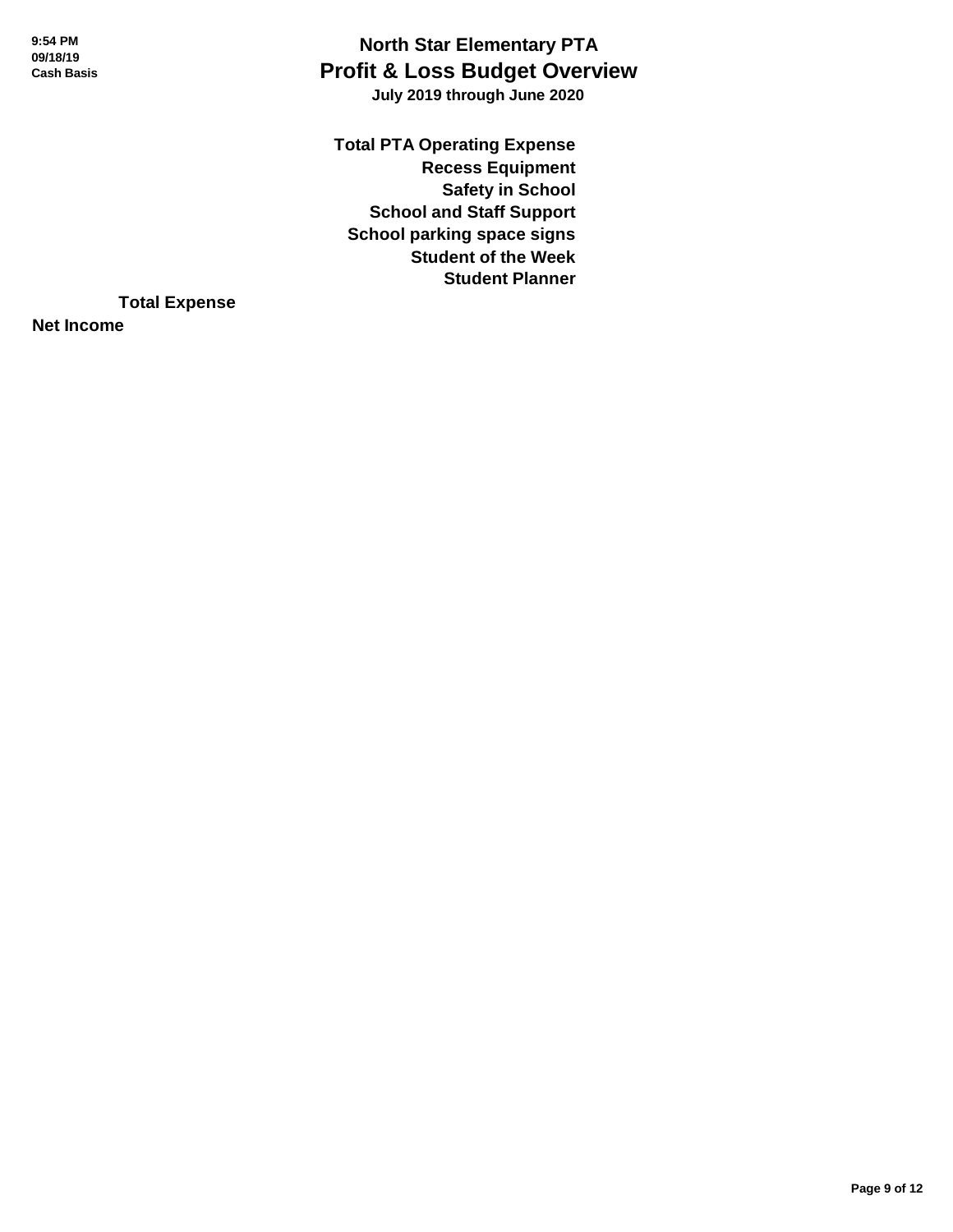**July 2019 through June 2020**

**Income**

**Family Activities Family Activities - Income Family Activities -Expense Total Family Activities Fundraiser**

**Book Fair**

**Total Book Fair Carnival**

**Total Carnival Family Dance Party**

**Total Family Dance Party Grant income Product Incentives Restaurant&Vendor Events**

**Total Restaurant&Vendor Events School Supply Kits**

**Total School Supply Kits Spirit Fest**

**Total Spirit Fest Tile Night**

**Total Tile Night Total Fundraiser Membership Membership - Income Membership -Expense Total Membership PTA Donations Spirit Wear Spirit Wear - Income Spirit Wear -Expense**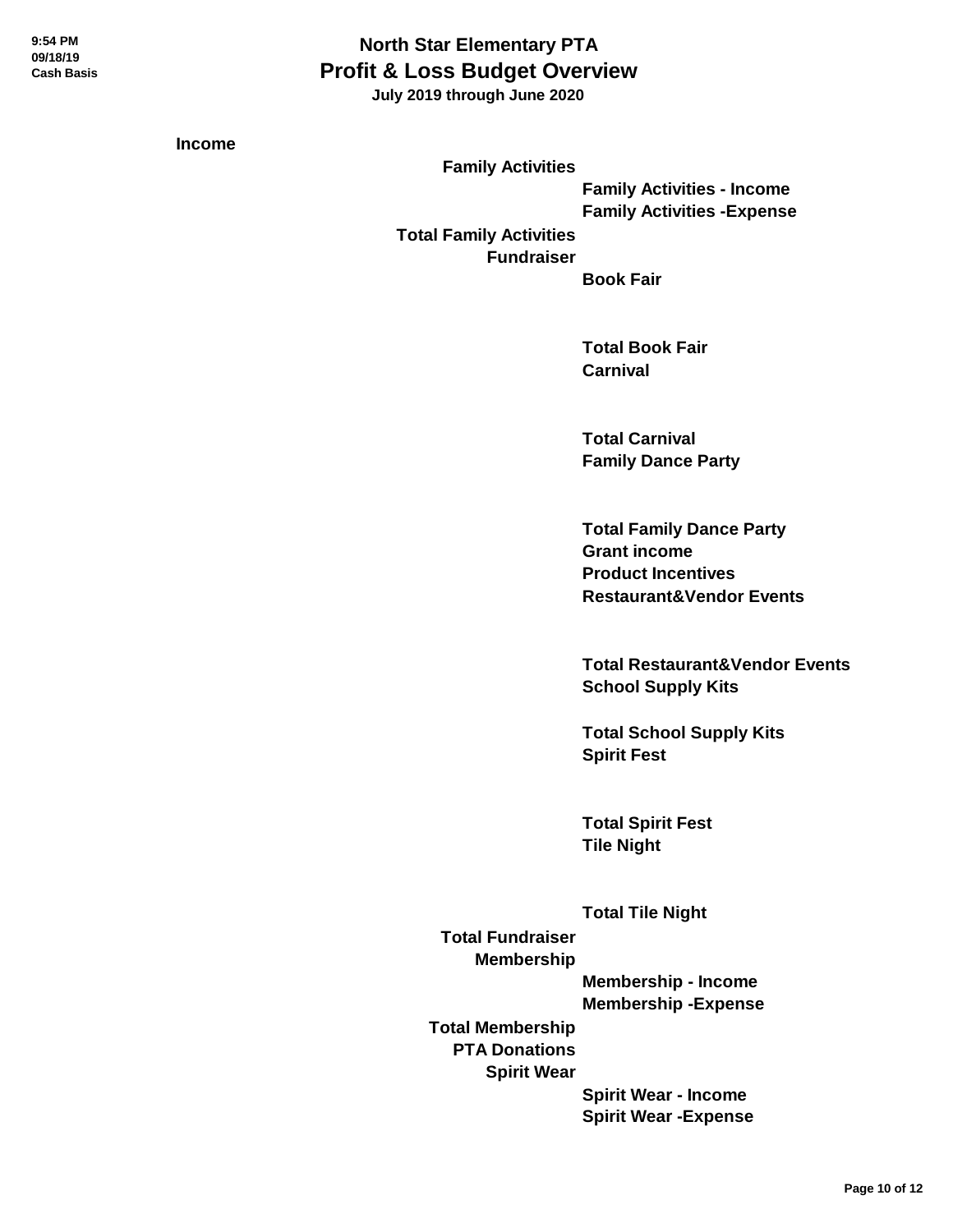**Total Income Expense**

### **North Star Elementary PTA Profit & Loss Budget Overview**

 **July 2019 through June 2020**

**Total Spirit Wear Staff Appreciation Staff Appreciation - Income Staff Appreciation -Expense Total Staff Appreciation Yearbook Yearbook - Income Yearbook -Expense Total Yearbook Academic Competition Math Olympiad National Geography Bee Spelling Bee Total Academic Competition Charitable Assistance Copy/Printing Field Day Fifth Grade Activities Garden Committee Health and Wellness Instructional Support Insurance Landscaping Programs ARC Art Assembly Programs Enrichment Junior Achievement LEGO League Music Native American Day Physical Education Reflections Science Programs Senior Class Annual Celebration Total Programs PTA Operating Expense Professional fees for tax work PTA Website State Annual Conference PTA Operating Expense - Other**